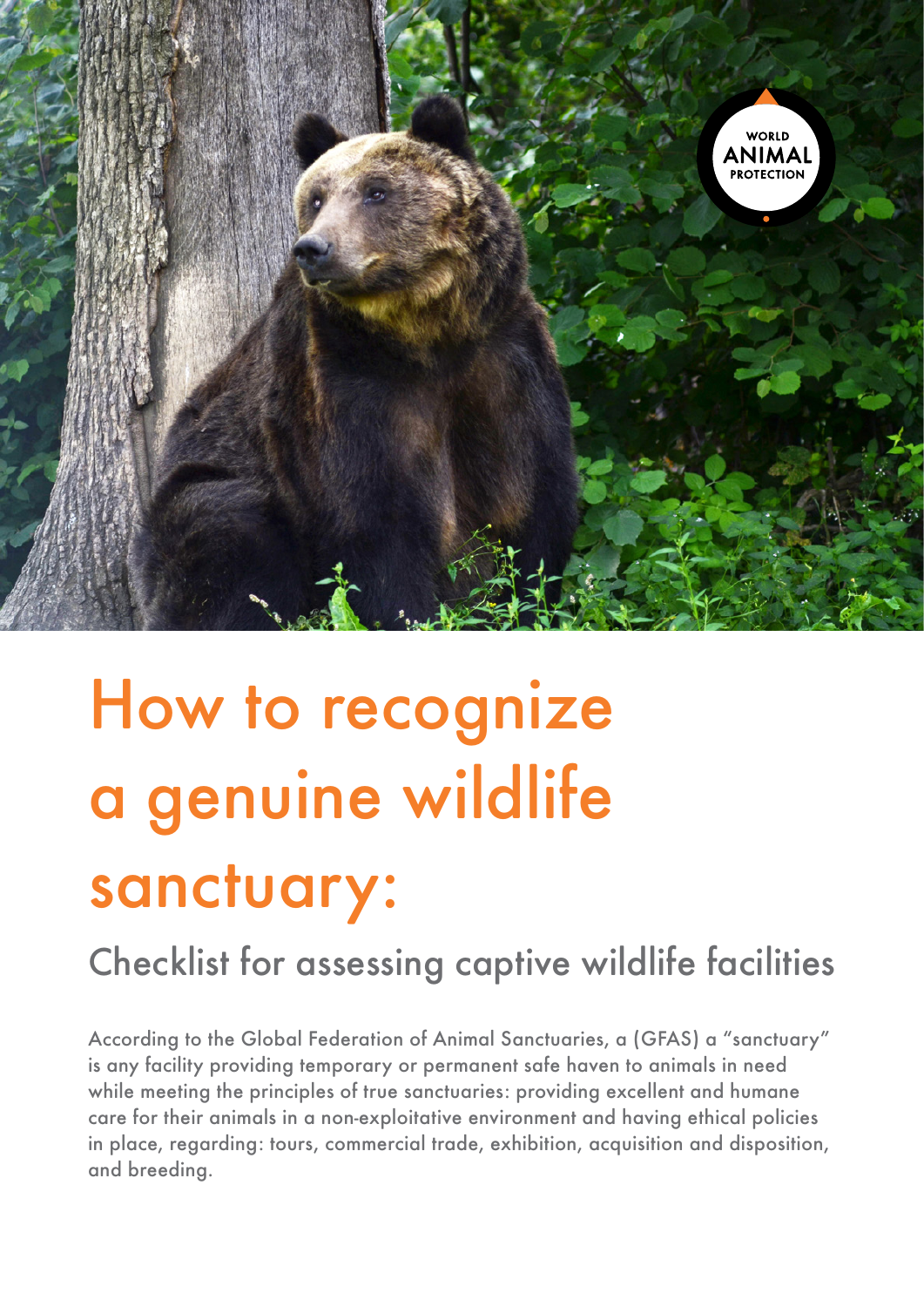## Where did the animals at the facility come from?

#### A good sanctuary:

 does not take animals from the wild unless they are injured and it is in the best interest of the animals to be moved to the sanctuary.

- does not engage in the commercial trade of animals or animal parts.
- does not breed animals and has measures in place to prevent breeding unless the animals are part of an authorized release program.
- does not take in more animals than it can handle humanely (animal welfare is not compromised through the addition of new animals; animals are not suffering from overcrowded conditions or lack of resources).

What is the purpose of the facility?

#### A good sanctuary:

- does not use wild animals for entertainment, where animals are forced to perform unnatural acts (rides, shows, tricks).
- does not keep wild animals in captivity for the primary purpose of making a profit.
- exists to address a specific problem and is in the best interest of the animals (for rescue, rehabilitation, release programs).

## Does the facility rehabilitate animals for release into the wild?

#### Some sanctuaries may release rescued and rehabilitated animals as part of an official and properly managed program.

#### A good sanctuary which releases animals into the wild:

- restricts public viewing as this can habituate animals to people and threaten the success of the animal's reintroduction to the wild.
- follows international standards<sup>1</sup> for rehabilitation and reintroduction to ensure their efforts are not introducing diseases or threatening existing ecosystems.
- is following up as best as possible on the welfare of the released animals (to see if the animals have properly reintegrated into the wild environment, if they have been killed by other animals or if they are starting to venture into human settlements for sourcing of food).

<sup>&</sup>lt;sup>1</sup> The International Union for the Conservation of Nature (IUCN) has developed the most professional, globally-accepted standard to date. Their policies, guidelines and standards can be found here: http://www.iucn.org/about/work/programmes/species/publications/iucn\_ guidelines\_and\_\_policy\_\_statements/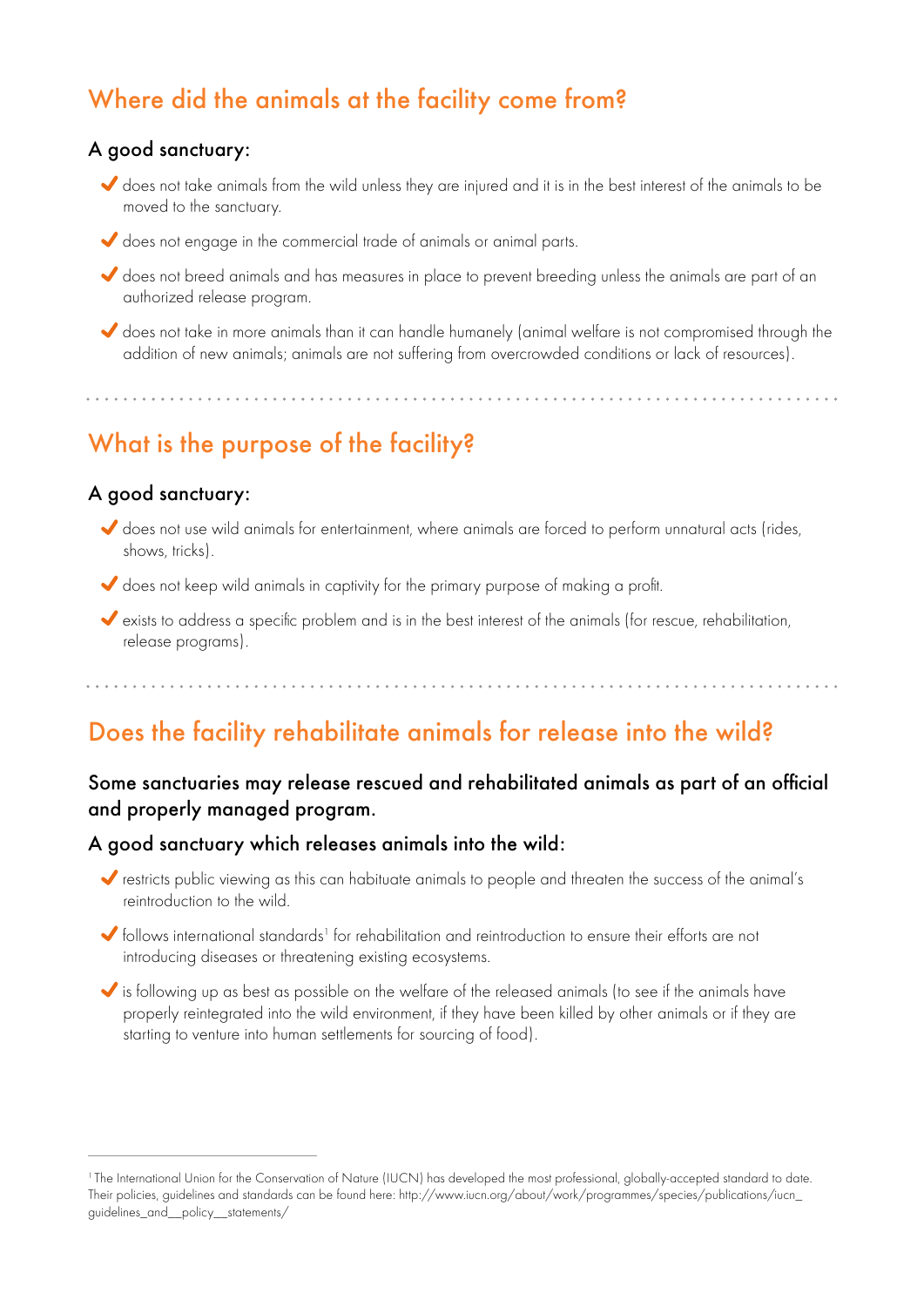## Does the facility have animal welfare standards? If so, what are they, who developed them and who assesses their compliance?

#### A good sanctuary:

- must comply with strong animal welfare standards to ensure the physical and psychological welfare of all animals under its care. We recommend the standards developed by the Global Federation of Animal Sanctuaries (GFAS).
- should be inspected by third-party, independent animal welfare experts from another NGO or academic institutions.

should be accredited by an independent professional association such as GFAS.

## Is the facility open to the public?

#### If the animals are permanent residents and not suitable for release into the wild, a good sanctuary:

- does not remove animals from enclosures for exhibition (as this causes unnecessary stress for the animals), unless it is in the best interests of the animals (for a veterinary emergency, to protect the animal from a natural disaster).
- monitors and conducts public tours in a careful manner that minimizes the impact on the animals and their environment, does not cause them stress, and gives them the ability to seek undisturbed quiet privacy areas.
- prohibits non-guided tours and ensures that tour groups are of a size that allows for close staff monitoring.
- prohibits direct contact between the public and wild animals kept at the venue.

## Does the facility educate the public on animal welfare and conservation issues?

#### A good sanctuary:

- provides an educational component to the visitation that benefits animals in the long-term.
- should clearly explain why the animals are in their care (why they were rescued) and provide information on their natural behaviour to explain why their welfare needs are best met in the wild.
- should have education programs to promote awareness, empathy, and respect for all life and use noninvasive education methods.
- should discourage the keeping of wild animals as pets and for entertainment.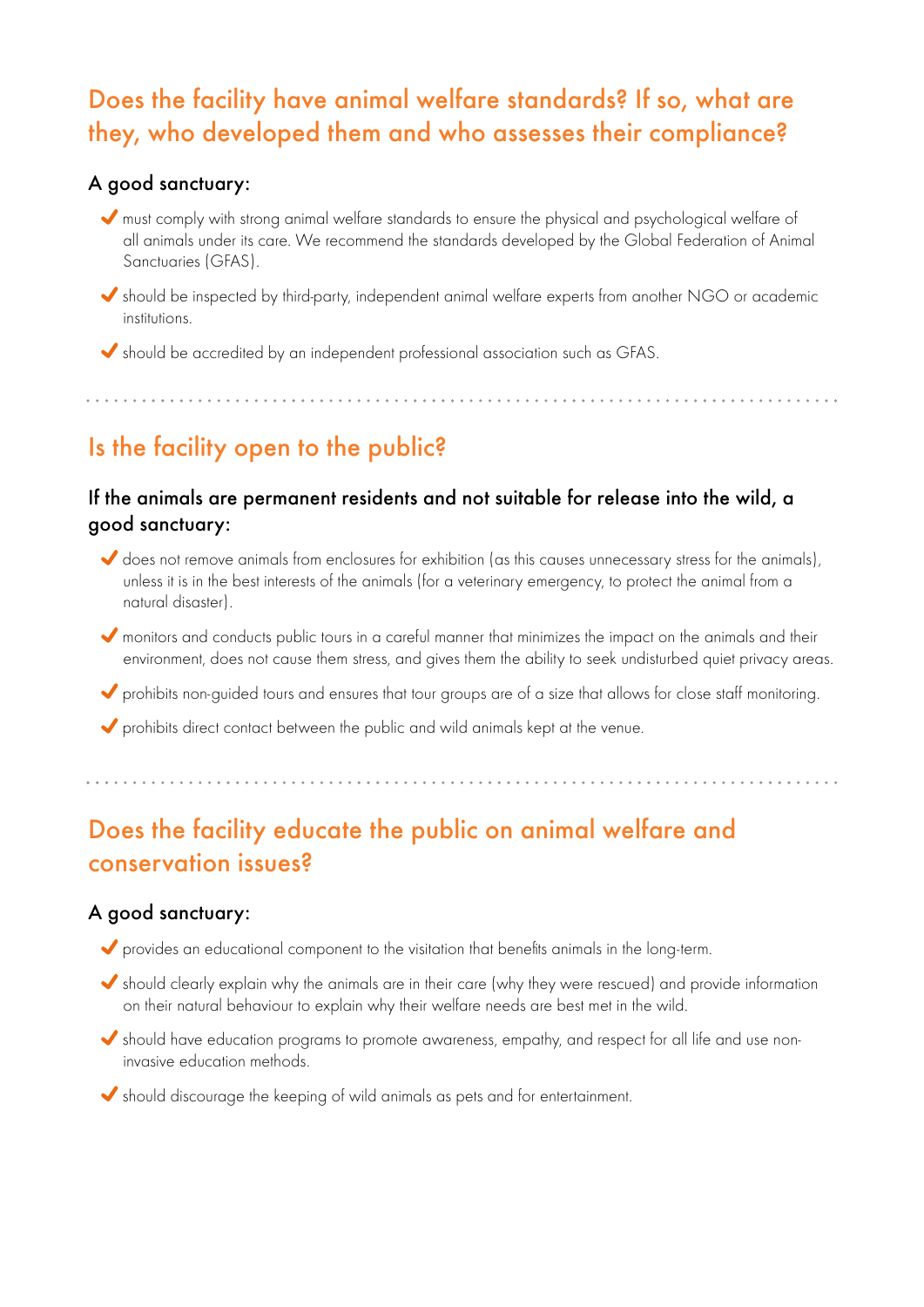## Does the facility have sufficient staff with adequate expertise to ensure the welfare of all the animals?

#### A good sanctuary:

- $\blacklozenge$  has a sufficient number of staff and adequately supervised volunteers to provide humane care for all animals.
- veterinary care is available for all animals 24/7.
- staff and veterinarian(s) have expertise and training in the health and welfare of the animals under their care.
- has a euthanasia policy. Euthanasia is justified when there is no better option for an animal and it is determined to be in the best interests of the individual whose life is being ended.

## Does the facility have adequate resources to ensure the long-term care of its animals?

#### A good sanctuary:

- has a long-term financial plan.
- has a succession plan for its continuance should the director or other key management be unable to continue their positions.
- $\blacktriangleright$  has an emergency plan in the event of natural or manmade disasters.
- has an exit strategy if efforts to protect the animals in the wild are successful and the sanctuary is no longer need.

## **Definitions**

- Animal welfare refers to the physical and psychological wellbeing of an animal. The welfare of an animal can be described as good or high if the individual is fit, healthy, free to express natural behaviour, free from suffering and in a positive state of wellbeing.
- Euthanasia: the act of inducing death in a humane manner.
- Global Federation of Animal Sanctuaries (GFAS) promotes and validates excellence in sanctuary management and humane and responsible care of animals through international accreditation, collaboration, mentoring. They have accredited and verified more than 130 sanctuaries around the world. Their standards were developed with the support of World Animal Protection and can be found here: http://www. sanctuaryfederation.org/gfas/for- sanctuaries/standards/
- Rehabilitation facility: a facility that provides short-term care for animals rescued from need (injured, orphaned, sick) and prepares them for eventual release into the wild.
- Sanctuary: a facility that provides life long or long-term care for animals rescued from need, including abuse, injury and abandonment.